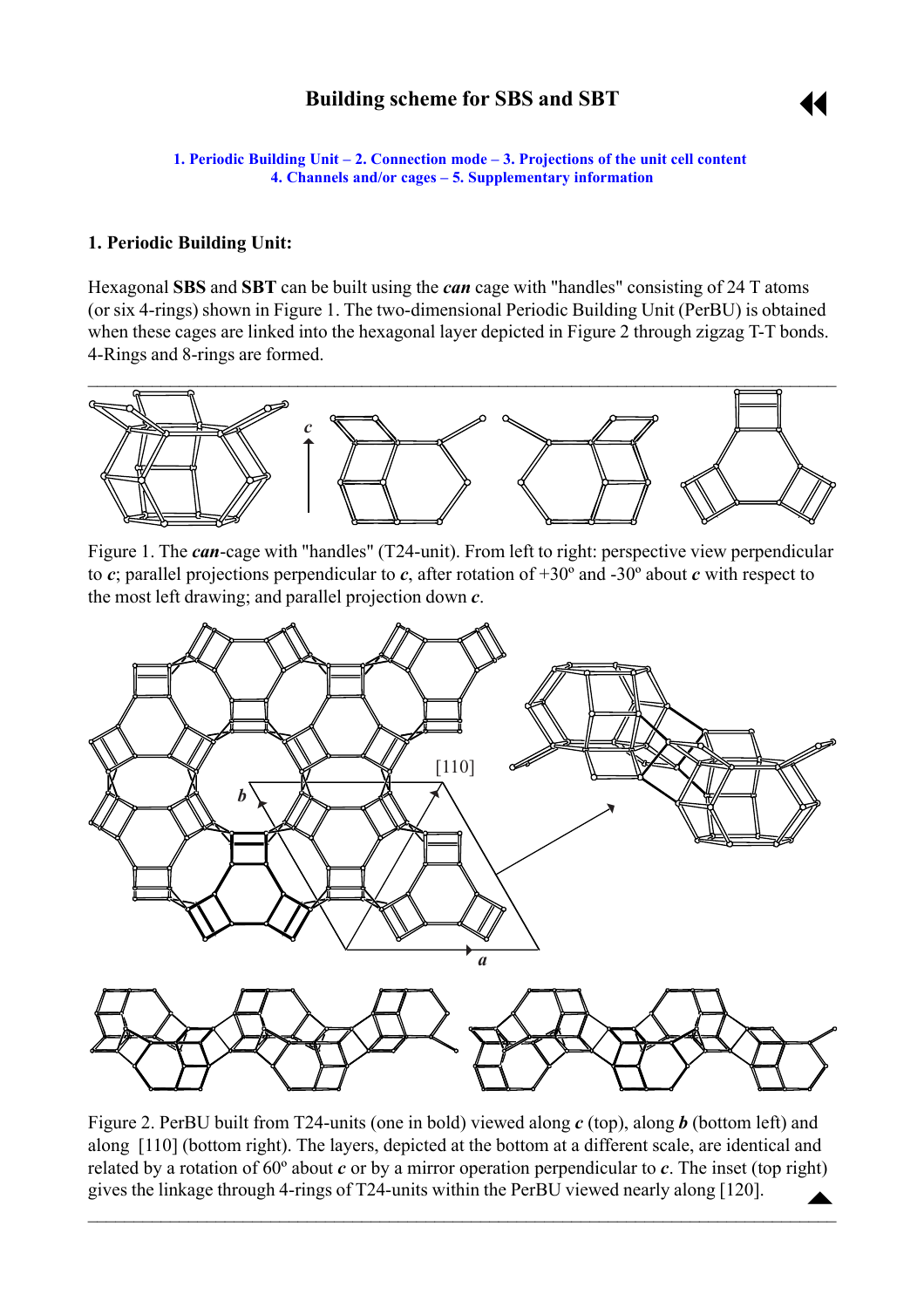## <span id="page-1-0"></span>**2. Connection mode:**

Neighboring PerBUs can be connected along [001] through double 6-rings in two different ways: **(1):** the top layer is shifted over  $1/3(-a + b)$  before connecting it to the bottom layer. The resulting connectivity exhibits inversion symmetry between successive layers.

**(2)**: the top layer is rotated over 60° about [001], followed by a shift of  $1/3(-a + b)$ , before connecting it to the bottom layer. The connectivity shows mirror symmetry between successive layers (compare Figure 2).

N.B. The connection sequences of the PerBUs along *c* in **SBS** and **SBT** are equivalent to those in **[EMT](http://www.iza-structure.org/databases/ModelBuilding/EMT.pdf)** and **FAU**, respectively.



Figure 3. Connection mode (**1**) in **SBT** (left) and connection mode (**2**) in **SBS** viewed along *b*.

 $\mathcal{L}_\mathcal{L} = \mathcal{L}_\mathcal{L} = \mathcal{L}_\mathcal{L} = \mathcal{L}_\mathcal{L} = \mathcal{L}_\mathcal{L} = \mathcal{L}_\mathcal{L} = \mathcal{L}_\mathcal{L} = \mathcal{L}_\mathcal{L} = \mathcal{L}_\mathcal{L} = \mathcal{L}_\mathcal{L} = \mathcal{L}_\mathcal{L} = \mathcal{L}_\mathcal{L} = \mathcal{L}_\mathcal{L} = \mathcal{L}_\mathcal{L} = \mathcal{L}_\mathcal{L} = \mathcal{L}_\mathcal{L} = \mathcal{L}_\mathcal{L}$ 

### **3. Projections of the unit cell content:**

Pure **SBS** and **SBT** are obtained when neighboring PerBUs are related along the hexagonal *c* axis by reflection and inversion, respectively (Figure 4).

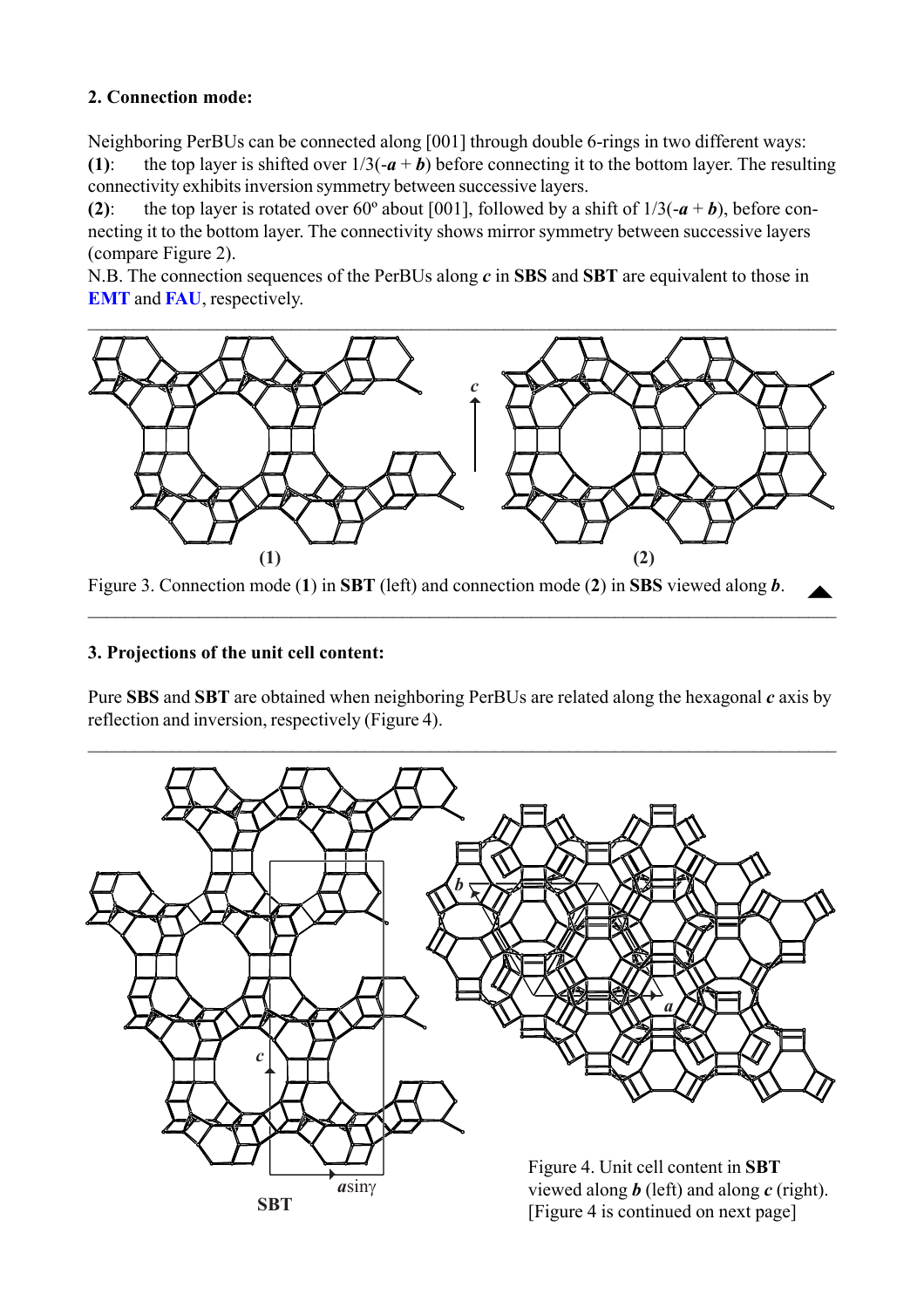<span id="page-2-0"></span>

### **4. Channels and/or cages:**

In **SBS** and **SBT** 12-ring channels are parallel to <010>. In **SBS** there are also 12-ring channels parallel to [001]. Channel, cages and channel intersections (or cavities) are depicted in Figure 5. For each type of cavity the **[pore descriptor](http://www.iza-structure.org/databases/ModelBuilding/Introduction.pdf)** is added in Figure 5. The fusion of channel, cages and cavities is illustrated in Figure 6.

 $\mathcal{L}_\mathcal{L} = \{ \mathcal{L}_\mathcal{L} = \{ \mathcal{L}_\mathcal{L} = \{ \mathcal{L}_\mathcal{L} = \{ \mathcal{L}_\mathcal{L} = \{ \mathcal{L}_\mathcal{L} = \{ \mathcal{L}_\mathcal{L} = \{ \mathcal{L}_\mathcal{L} = \{ \mathcal{L}_\mathcal{L} = \{ \mathcal{L}_\mathcal{L} = \{ \mathcal{L}_\mathcal{L} = \{ \mathcal{L}_\mathcal{L} = \{ \mathcal{L}_\mathcal{L} = \{ \mathcal{L}_\mathcal{L} = \{ \mathcal{L}_\mathcal{$ 



**{**1[418612126122/2][001] (12-ring)**}**

at the bottom (middle). [Figure 5 is continued on next page]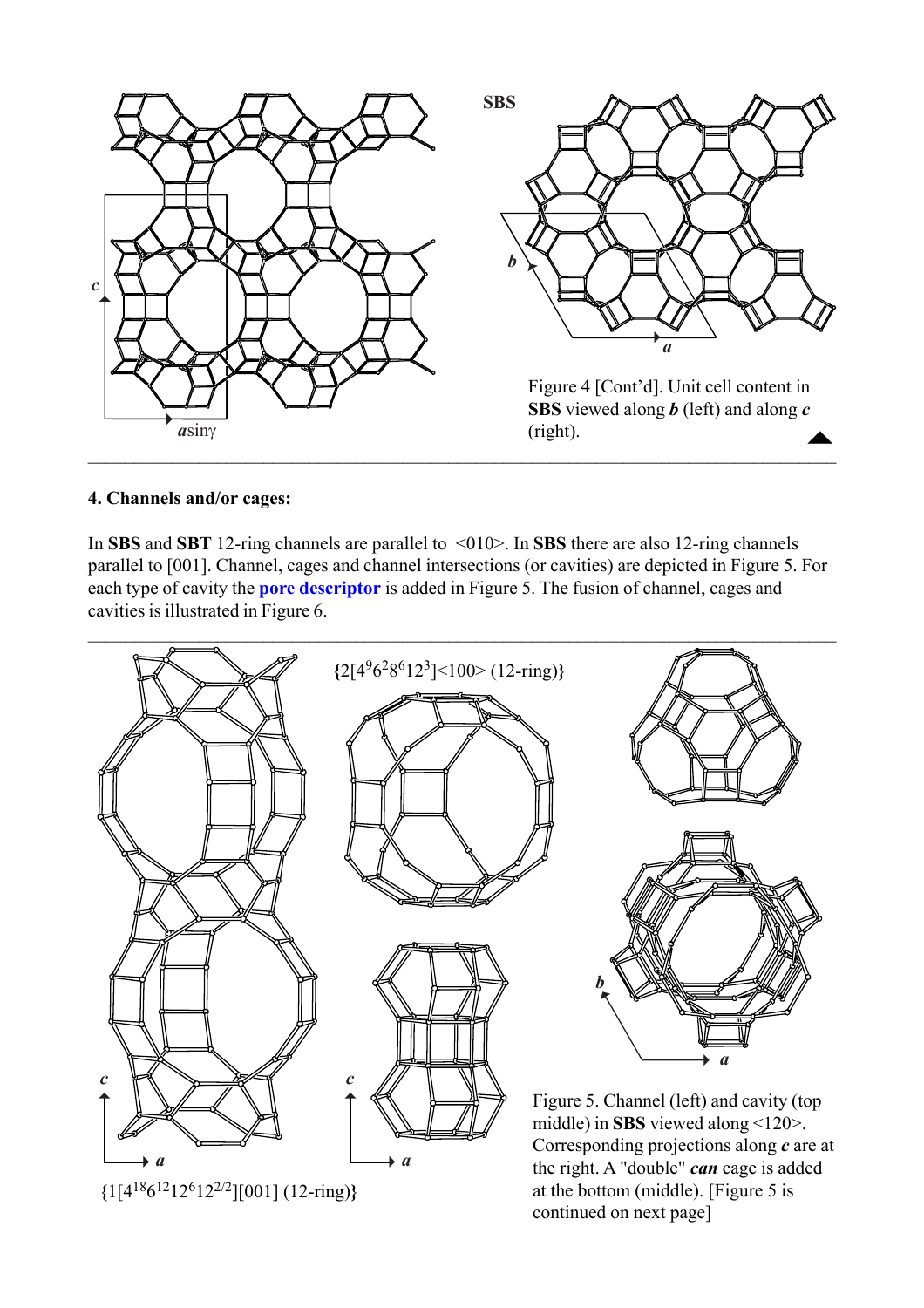

Figure 6(a). Fusion of double *can* cages and cavities in **SBT** viewed along <120> (left) and along the 12-ring channel axis parallel to <010> (right). The framework of **SBT** can as well be constructed from double *can* cages with "handles" (see Figure 3: connection mode **(1)** and Figure 5). [Figure 6 is continued on next page]